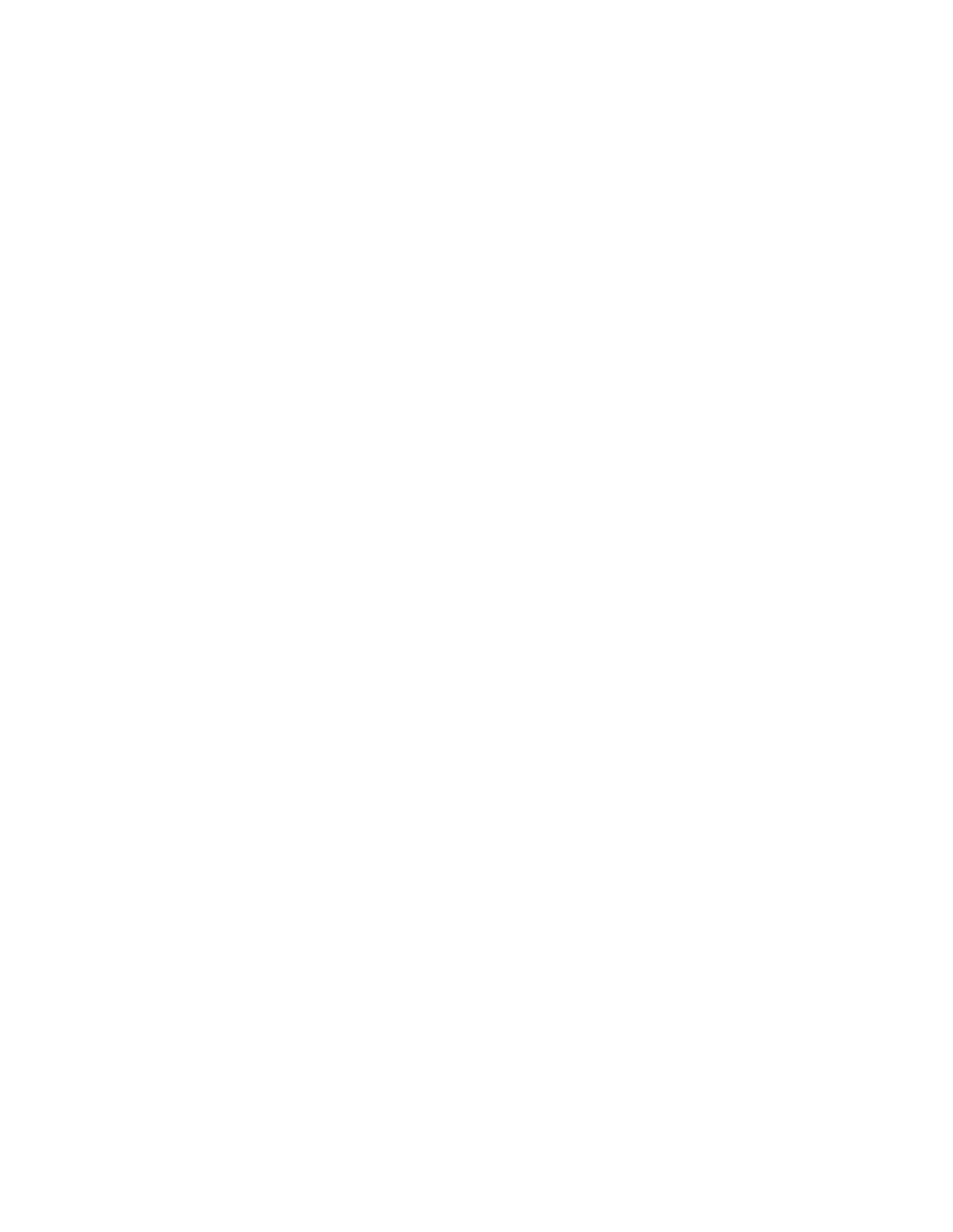## **Contents in Detail**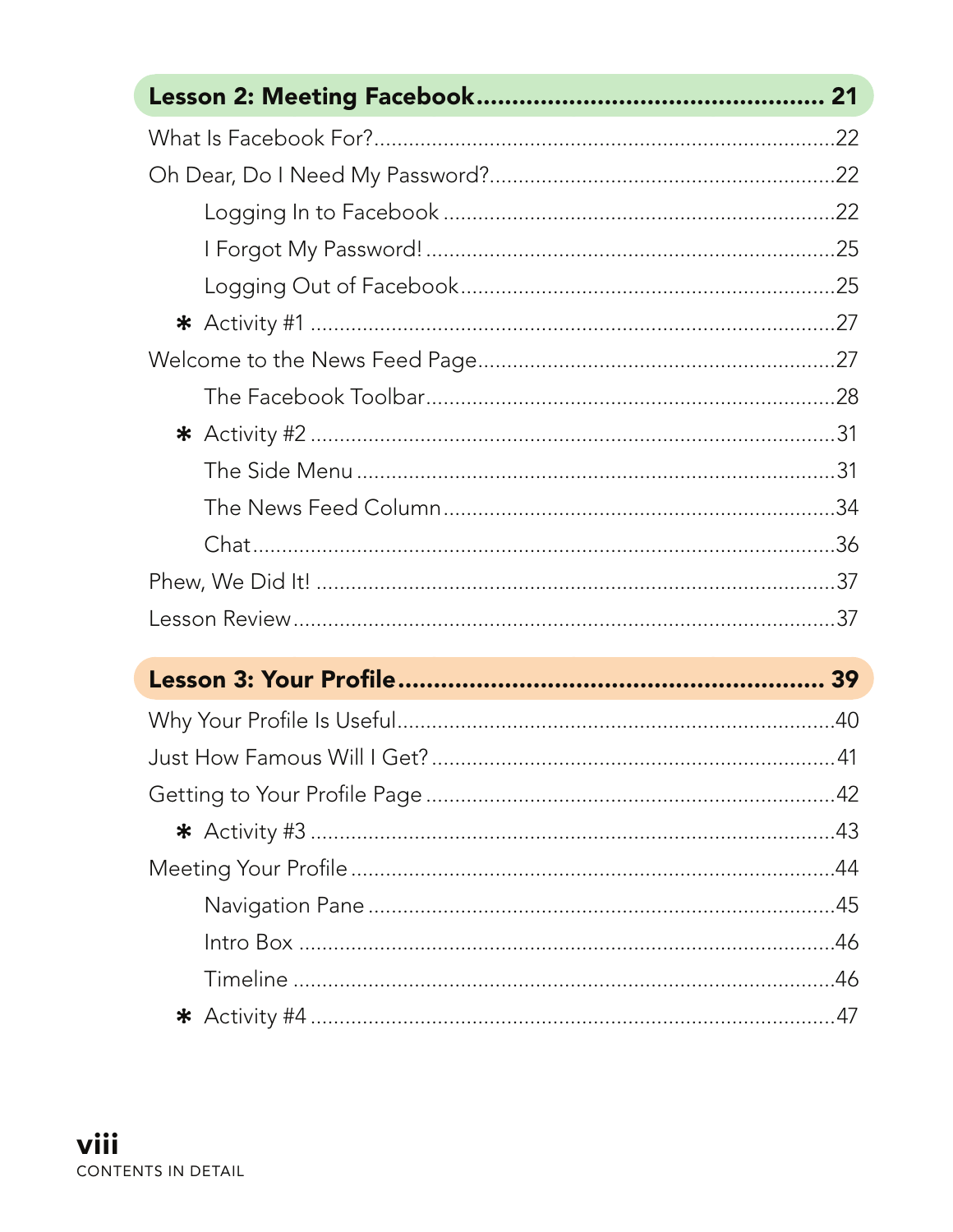| Editing and Changing the Privacy of Biographical Information59 |  |
|----------------------------------------------------------------|--|
|                                                                |  |
|                                                                |  |
|                                                                |  |
|                                                                |  |
|                                                                |  |
|                                                                |  |
|                                                                |  |
|                                                                |  |
|                                                                |  |
|                                                                |  |
|                                                                |  |
|                                                                |  |
|                                                                |  |
|                                                                |  |
|                                                                |  |
| If I Reject a Friend Request, Will They Be Told? 75            |  |
|                                                                |  |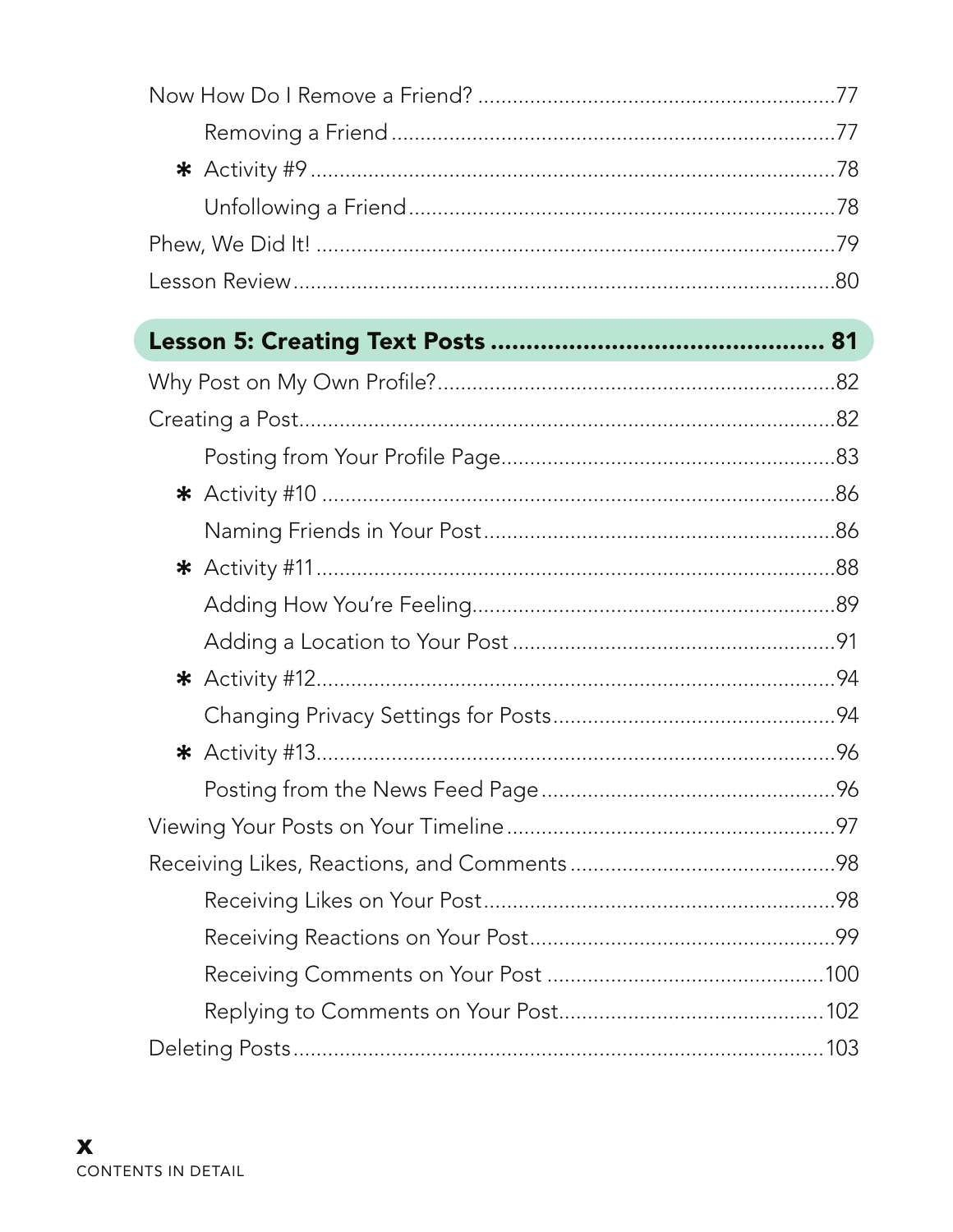| Receiving Comments on Your Photos and Videos 127 |  |
|--------------------------------------------------|--|
|                                                  |  |
|                                                  |  |
|                                                  |  |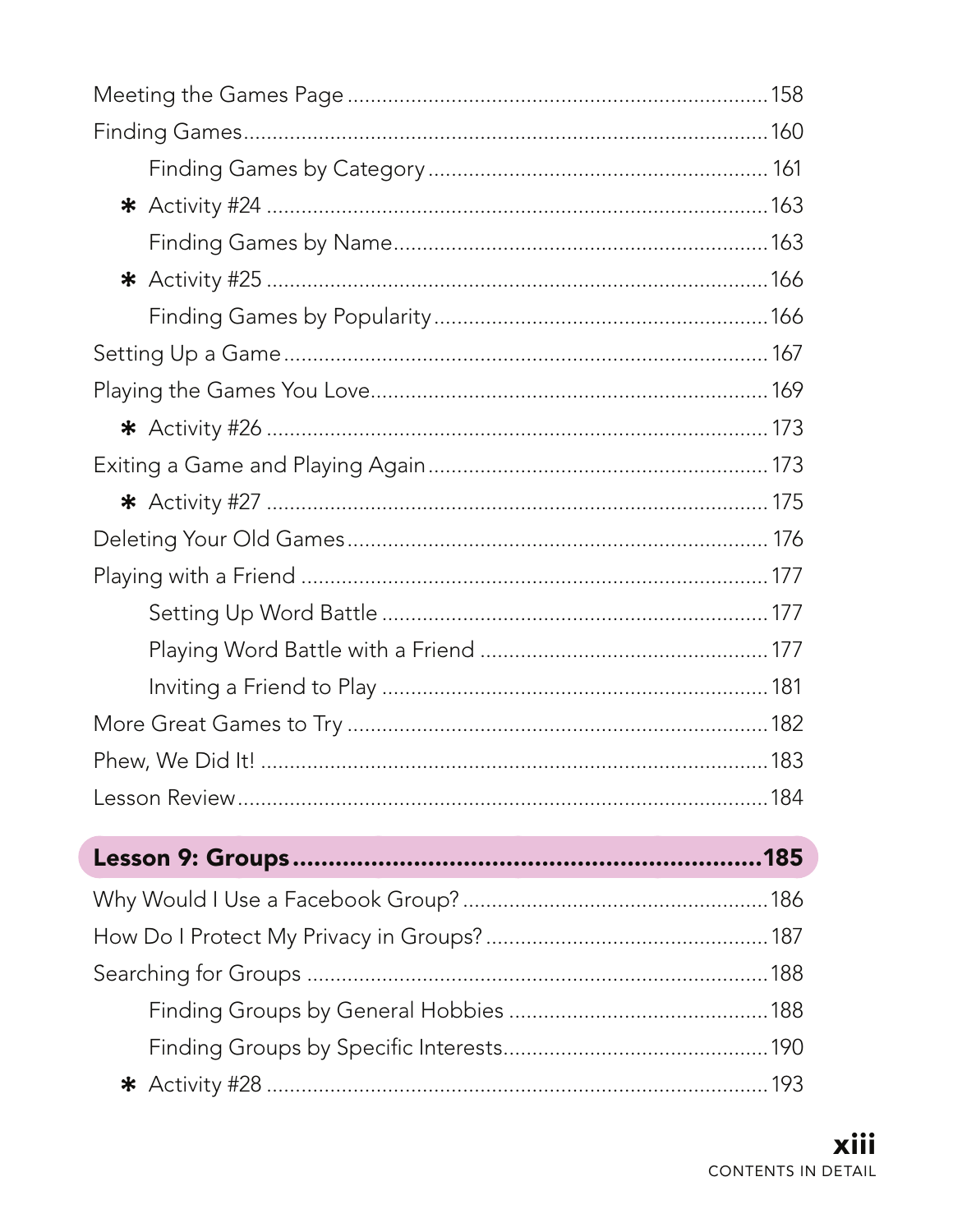| .202 |
|------|
|      |
|      |
|      |

| 208  |
|------|
| .209 |
| .212 |
|      |
|      |
|      |
|      |
|      |
| .221 |
| .221 |
| .222 |
| .223 |